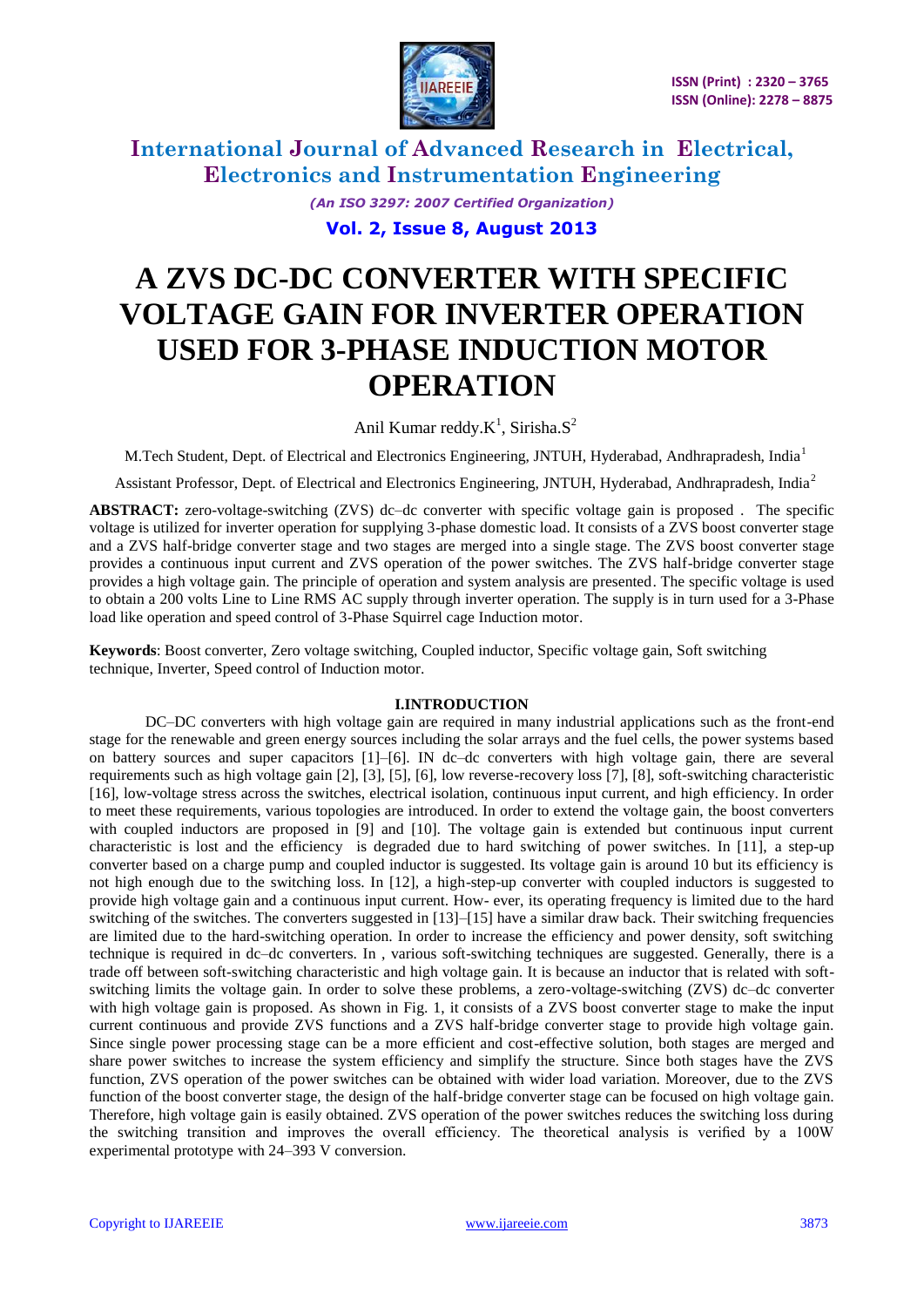

## *(An ISO 3297: 2007 Certified Organization)*

## **Vol. 2, Issue 8, August 2013**

### **II. ANALYSIS OF THE PROPOSED CONVERTER**

The equivalent circuit of the proposed converter is shown in Fig. 2. The ZVS boost converter stage consists of a coupled inductor Lc , the lower switch Q1, the upper switch Q2, the auxiliary diode Da, and the dc-link capacitor Cdc. The diodes DQ1 and DQ2 represent the intrinsic body diodes of Q1 and Q2. The capacitors CQ1 and CQ2 are the parasitic output capacitances of Q1 and Q2. The coupled inductor Lc is modelled as the magnetizing inductance Lm1, the leakage inductance Lk1, and the ideal transformer that has a turn ratio of 1:n1 ( $n1 = Ns1/Np1$ ). The ZVS halfbridge converter stage consists of a transformer T, the switches Q1 and Q2, the output diodes Do1 and Do2, the dcblocking capacitors CB1 and CB2, and the output capacitor Co. The transformer T is modelled as the magnetizing inductance Lm2, the leakage inductance Lk2, and the ideal transformer that has a turn ratio of 1:n2 (n2 =  $Ns2/Np2$ ). The practical waveforms of the proposed converter are shown in Fig. 3. The switches Q1 and Q2 are operated asymmetrically and the duty ratio D is based on the switch Q1. The operation of the proposed converter in one switching period Ts can be divided into seven as shown in Fig. 4. Just before Mode 1, the upper switch Q2, the auxiliary diode Da, and the output diode Do1 are conducting. The magnetizing current im1 of Lc arrives at its minimum value Im12 and the auxiliary diode current iDa arrives at its maximum value IDa. The current iL has its maximum value IL1.

#### **ZVS CIRCUIT:**



Proposed soft-switching dc-dc converter with high voltage gain.

Fig 1: Zero voltage switching DC-DC converter with specific voltage gain.

### **III.MODES OF OPERATION**

The DC-DC converter is operated in several modes for the production of high and specific voltage gain. The modes of operation can be explained by a single module as shown in figure 2.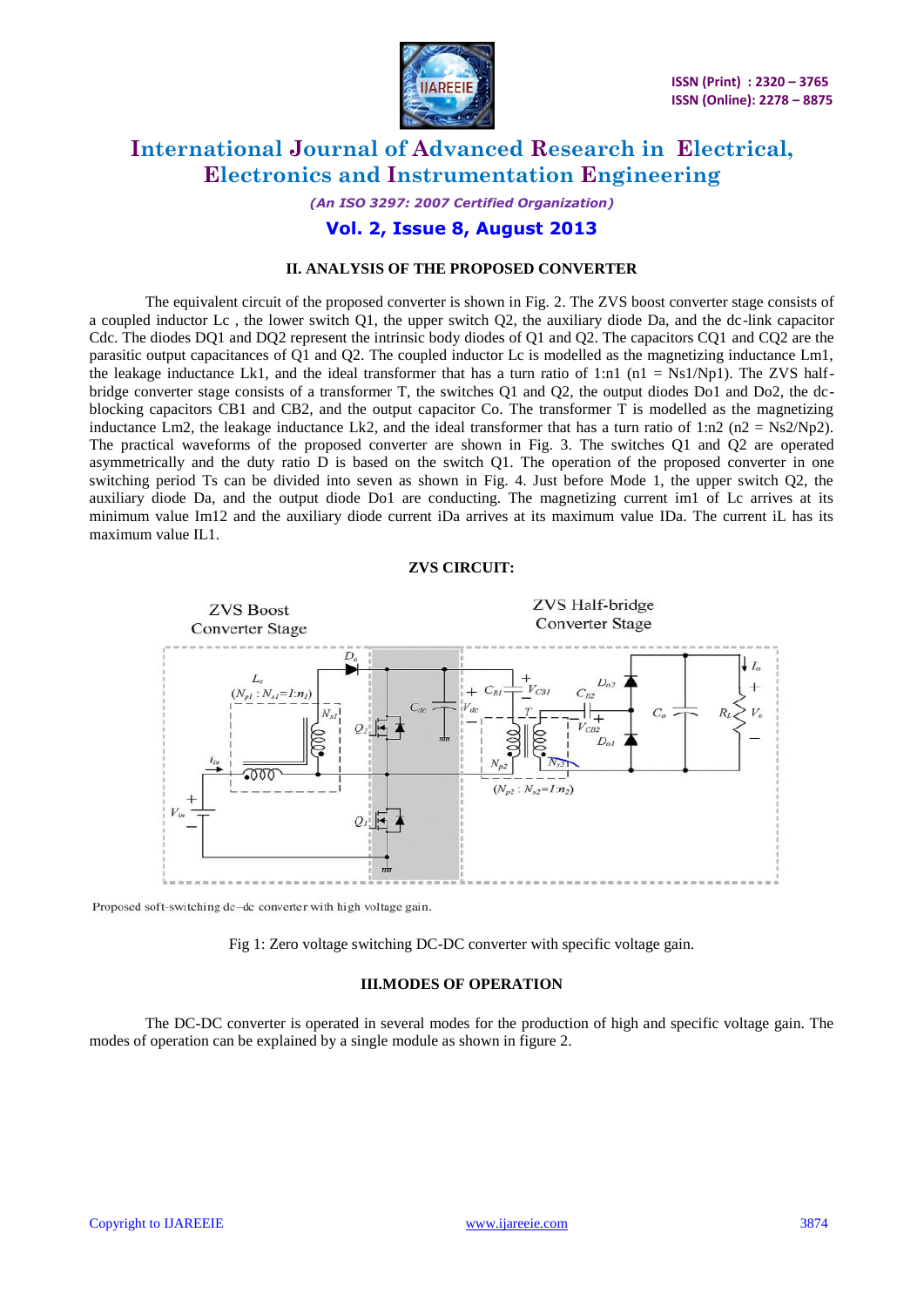

*(An ISO 3297: 2007 Certified Organization)*

**Vol. 2, Issue 8, August 2013**



Equivalent circuit of the proposed soft-switching dc-dc converter.

#### Fig 2 :Module for modes of operation of DC-DC converter

Mode1 $[t0,t1]$ : At t0, the upper switch Q2 is turned OFF. Then, the capacitor CO2 starts to be charged and the voltage vQ2 across Q2 increases toward Vdc. Simultaneously, the capacitor CQ1 is discharged and the voltage vQ1 across Q1 decreases toward zero. With an assumption that the output capacitances CQ1 and CQ2 of the switches are very small and all the inductor currents are not changed, the transition time interval Tt1 can be considered as follows:

$$
T_{t1} = t_1 - t_0 = \frac{(C_{Q1} + C_{Q2})V_{dc}}{I_{L1} + (n_1 + 1)I_{Da} - I_{m12}}
$$

Mode2[t1,t2]: At t1, the voltage vO1 across the lower switch O1 becomes zero and the body diode DO1 is turned ON. Then, the gate signal for Q1 is applied. Since the current has already flown through the body diode DQ1 and the voltage vQ1 is maintained as zero before the switch Q1 is turned ON, the zero-voltage turn-ON of Q1 is achieved. Since the voltage vp1 across the magnetizing inductance Lm1 is Vin, the magnetizing current im1 increases linearly from its minimum value Im 2 as follows:  $i_{m1}(t)=I_{m12} + \frac{v_{in}}{I_{m1}}$  $\frac{t_{in}}{L_{m1}}(t - t_1)$ 

Since the voltage vLk1 across the leakage inductance Lk1 is –(n1Vin+Vdc), the auxiliary diode current iDa linearly decreases from its maximum value IDa as follows:

$$
i_{D_a}(t)=I_{D_a}-\frac{n_1V_{in}}{L_{k1}}(t-t_1)
$$

Mode 3 [t2,t3]: At t2, the current iCB2 changes its direction. The output diode current iDo1 decreases to zero and the diode Do1 is turned OFF. Then the output diode Do2 is turned ON and its current increases linearly. Since the current changing rate of Do1 is controlled by the leakage inductance Lk2 of the transformer T, its reverse-recovery problem is alleviated. Since vp2 is the same as in Mode 2 and vLk2 is n2Vin+VCB2–Vo,the current im2 and the diode current iDo2 are given by

$$
i_{m_2}(t)=I_{m_2}(t_2)-\frac{v_{in}}{L_{m_2}}(t-t_2)
$$
  

$$
i_{D_{02}}(t)=i_{CB_2}(t)=\frac{v_{CB_2}+n_2v_{in}-v_O}{L_{k_2}}(t-t_2)
$$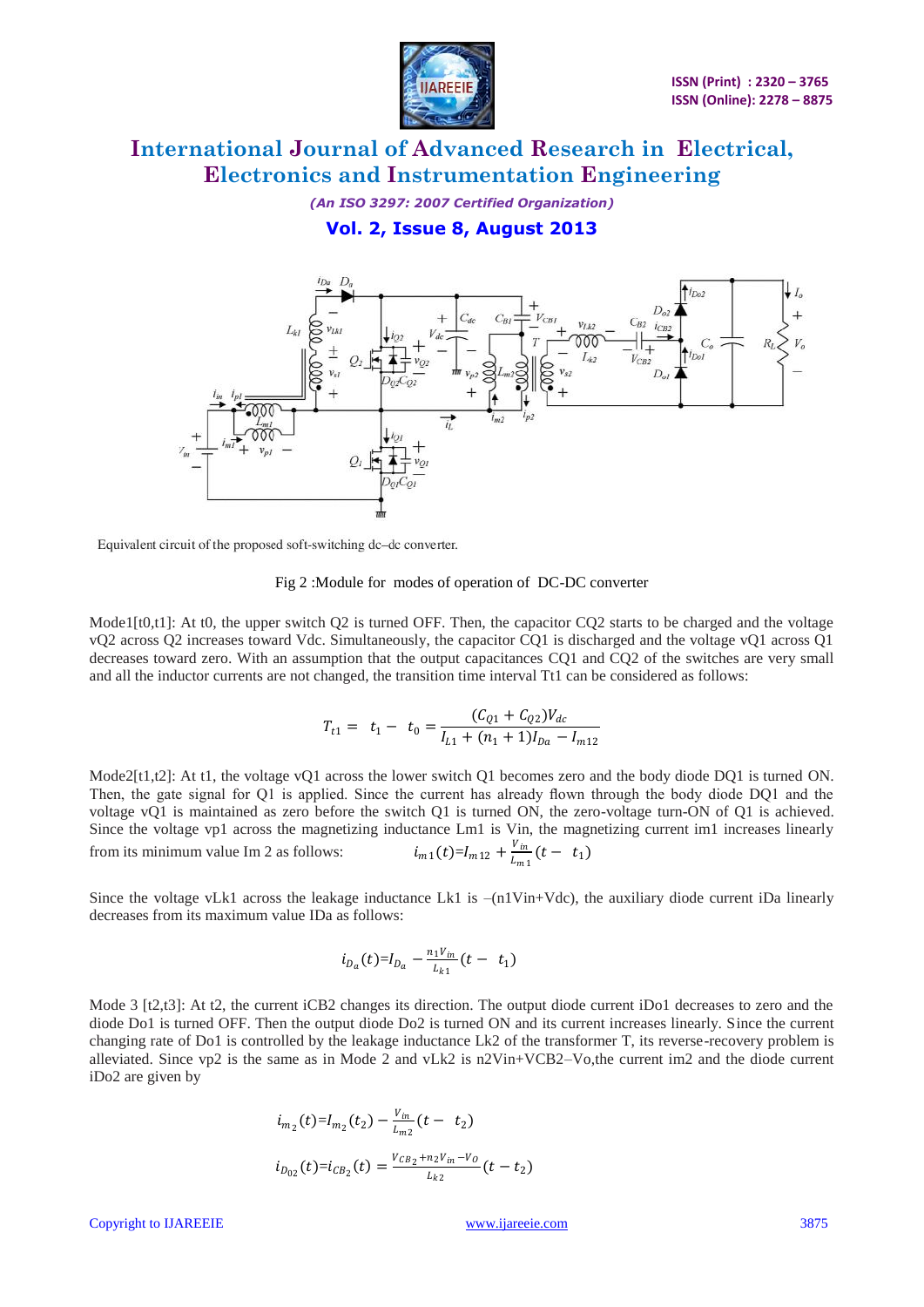

## *(An ISO 3297: 2007 Certified Organization)*

## **Vol. 2, Issue 8, August 2013**

The currents ip2, iL, and iQ1 can be obtained from the same relations in Mode 2. In this mode, the voltages vp1 and vLk are equal to those in Mode 2. Therefore, the magnetizing current im1, the auxiliary current iDa, and the input current iin change with the same slopes as in Mode 2.

Mode4[t3,t4]: At t3, the auxiliary diode current iDa decreases to zero and the diode Da is turned OFF. Since the changing rate of the diode current iDa is controlled by the leakage inductance Lk1 of the coupled inductor Lc, its reverse-recovery problem is alleviated. Since the voltage vp1 across the magnetizing inductance Lm1 is the input voltage Vin, the mag-netizing current im1 increases linearly with the same slope as in Modes 2 and 3 as follows:

$$
i_{m_1}(t) = I_{m_1}(t) + \frac{v_{in}}{L_{m_1}}(t - t_3)
$$

Since the auxiliary diode current iDa is zero, the input current iin is equal to the magnetizing current im1. At the end of this mode, the magnetizing current im1 arrives at its maximum value Im11. Since the voltages vp2 and vLk2 are not changed in this mode, the slopes of the current im2, iCB2, and iL are not changed.

Mode5[t4,t5]: At t4, the lower switch Q1 is turned OFF. Then, the capacitor CO1 starts to be charged and the voltage vQ1 across Q1 increases toward Vdc. Simultaneously, the capacitor CQ2 is discharged and the voltage vQ2 across Q2 decreases toward zero. With the same assumption as in Mode 1, the transition time interval Tt2 can be determined as follows:

$$
T_{t2} = t_5 - t_4 = \frac{(C_{Q1} + C_{Q2})V_{dc}}{I_{L2} + I_{m11}}
$$

Mode 6 [t5,t6]: At t5, the voltage vQ2 across the upper switch Q2 becomes zero and the body diode DQ2 is turned ON. Then, the gate signal is applied to the switch Q2. Since the current has already flown through the body diode DQ2 and the voltage vQ2 is maintained as zero before the turn-ON of the switch Q2, the zero-voltage turn-ON of Q2 is achieved. Since the voltage vp1 across the magnetizing inductance Lm1 is –(Vdc–Vin), the magnetizing current im1 decreases linearly from its maximum value Im11 as follows:

$$
i_{m_1}(t) = I_{m_{11}} - \frac{v_{dc} - v_{in}}{L_{m_1}}(t - t_5)
$$

Since the voltage vLk1 across the leakage inductance Lk is n1(Vdc–Vin), the auxiliary diode current iDa linearly increases from zero as follows:

$$
i_{D_a}(t){=}\frac{{n_1}({V}_{dc}- {V}_{in})}{L_{k1}}(t-t_5)
$$

Mode 7 [t6,t7]: At t6, the current iCB2 changes its direction. The output diode current iDo2 decreases to zero and the diode Do2 is turned OFF. Then the output diode Do1 is turned ON and its current increases linearly. Similar to Do1, the current changing rate of Do2 is controlled by the leakage inductance Lk2 of the transformer T and its reverserecovery problem is alleviated. Since vp2 is the same as in Mode 6 and vLk2 is VCB2– n2DVin/(1–D), the current im2 and the diode current iDo2 are given by  $i_{m2}(t)=I_{m2}(t_6)+\frac{DV_m}{I_{m2}(t_7)}$  $\frac{Dv_{in}}{L_{m2}(1-D)}(t-t_6)$ 

$$
i_{D_{01}}(t) = -i_{CB_2}(t) = \frac{v_{CB_2} - \left(\frac{n_2DV_{in}}{(1-D)}\right)}{L_{k2}}(t - t_6)
$$

The currents ip2 and iL can be obtained from the same relations in Mode 2. In this mode, the voltages vp1 and vLk1 are equal to those in Mode 6. Therefore, the magnetizing current im1, the auxiliary current  $i_{Da}$ , and the input current iin change with the same slopes as in Mode 2.

#### Copyright to IJAREEIE [www.ijareeie.com](http://www.ijareeie.com/) 3876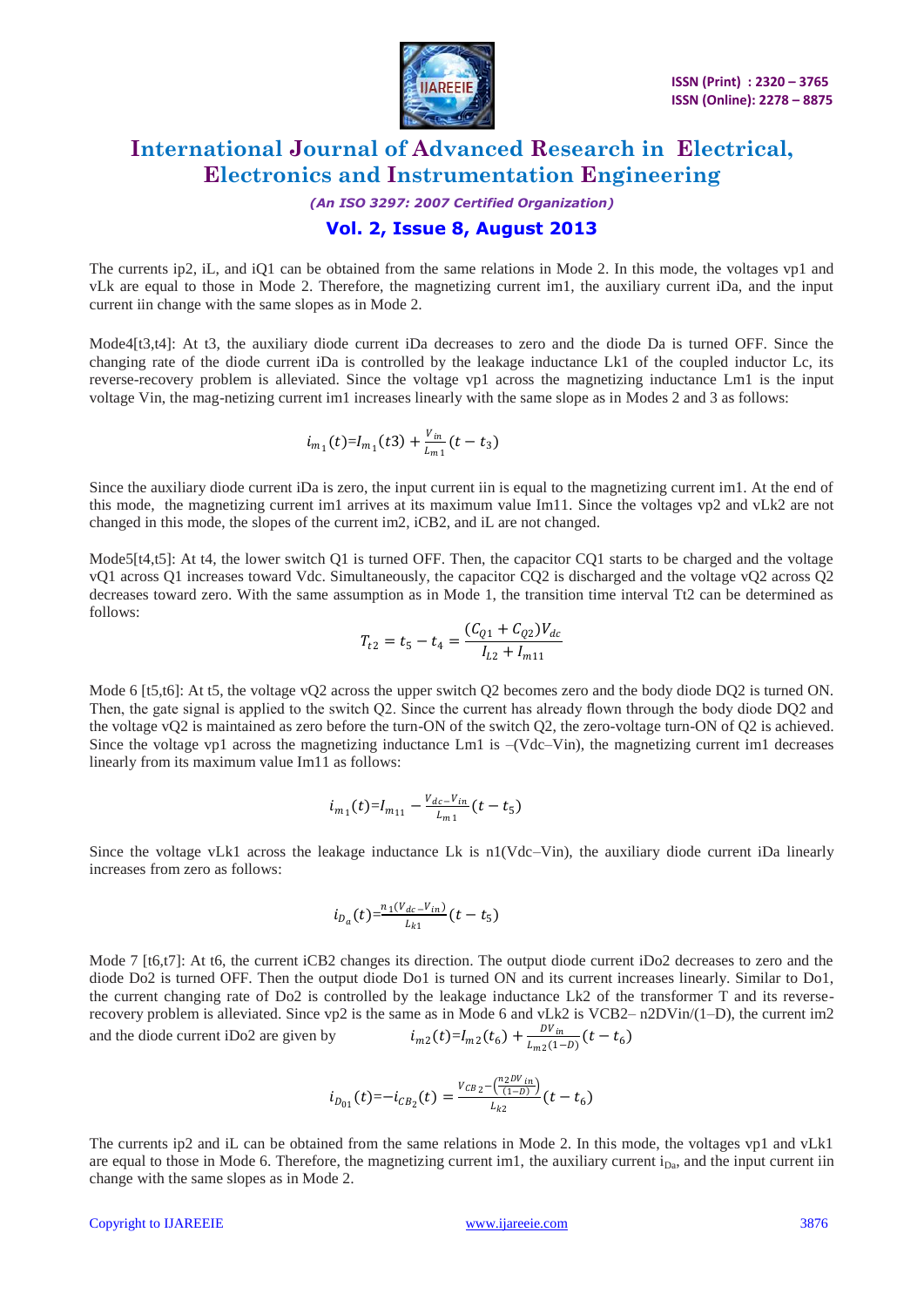

*(An ISO 3297: 2007 Certified Organization)* **Vol. 2, Issue 8, August 2013**



Fig 3: DC-DC stable specific gain output of 340 V.

### **IV. INVERTER OPERATION AND ANALYSIS**

 The adoption of AC power has created a trend where most devices adapt AC power from an outlet into DC power for use by the device. However, AC power is not always available and the need for mobility and simplicity has given batteries an advantage in portable power. Thus, for portable AC power, inverters are needed. Inverters take a DC voltage from a battery or a solar panel as input, and convert it into an AC voltage output.

There are types of DC/AC inverters available which are classified by their output type. Pure sine wave inverters offer more accuracy and less unused harmonic energy delivered to a load, but they are more complex in design and more expensive. Pure sine wave inverters will power devices with more accuracy, less power loss, and less heat generation.

Pure sine wave inversion is accomplished by taking a DC voltage source and switching it across a load using an H-bridge. If this voltage needs to be boosted from the DC source, it can be accomplished either before the AC stage by using a DC-DC boost converter, or after the AC stage by using a boost transformer. The inverted signal itself is composed of a pulse-width-modulated (PWM) signal which encodes a sine wave shown in figure 4. The duty cycle of the output is changed such that the power transmitted is exactly that of a sine-wave. This output can be used as-is or, alternatively, can be filtered easily into a pure sine wave. This report documents the design of a true sine wave inverter, focusing on the inversion of a DC high-voltage source. It therefore assumes the creation of a DC-DC boost phase.

### **V. 3-LEVEL PWM.**

In order to create a signal which is closer to a true sine wave, a 3 level PWM signal can be generated with high, low, and zero voltage levels. For the resulting 3-level PWM signal to correspond to a sine wave, the signal comparison stage must also be 3-level . A triangle wave is used as it is in the 2-level PWM comparison, but it half the amplitude and summed with a square wave to compare one half of the sine reference signal at a time. The resulting PWM signal is used to controls how long the bus voltage is allowed through to the load. The bridge controls the polarity of the voltage across the load, and is controlled by a simple square wave of the same frequency and in phase with the sine signal. Generally, this square wave can simply be created in a stage of the sine wave generation circuit. A virtual example of such a 3-level circuit we simulated is shown in figure . The resulting 3-level high-voltage PWM signal shown in figure 5 can be filtered into a very close approximation of the sine wave as shown in figure 6. It should be noted that the simulations we did for this technique utilized a very low switching frequency for the triangle wave, so the PWM switching frequency is also low. This was done so that the waveforms would be easy to view and understand.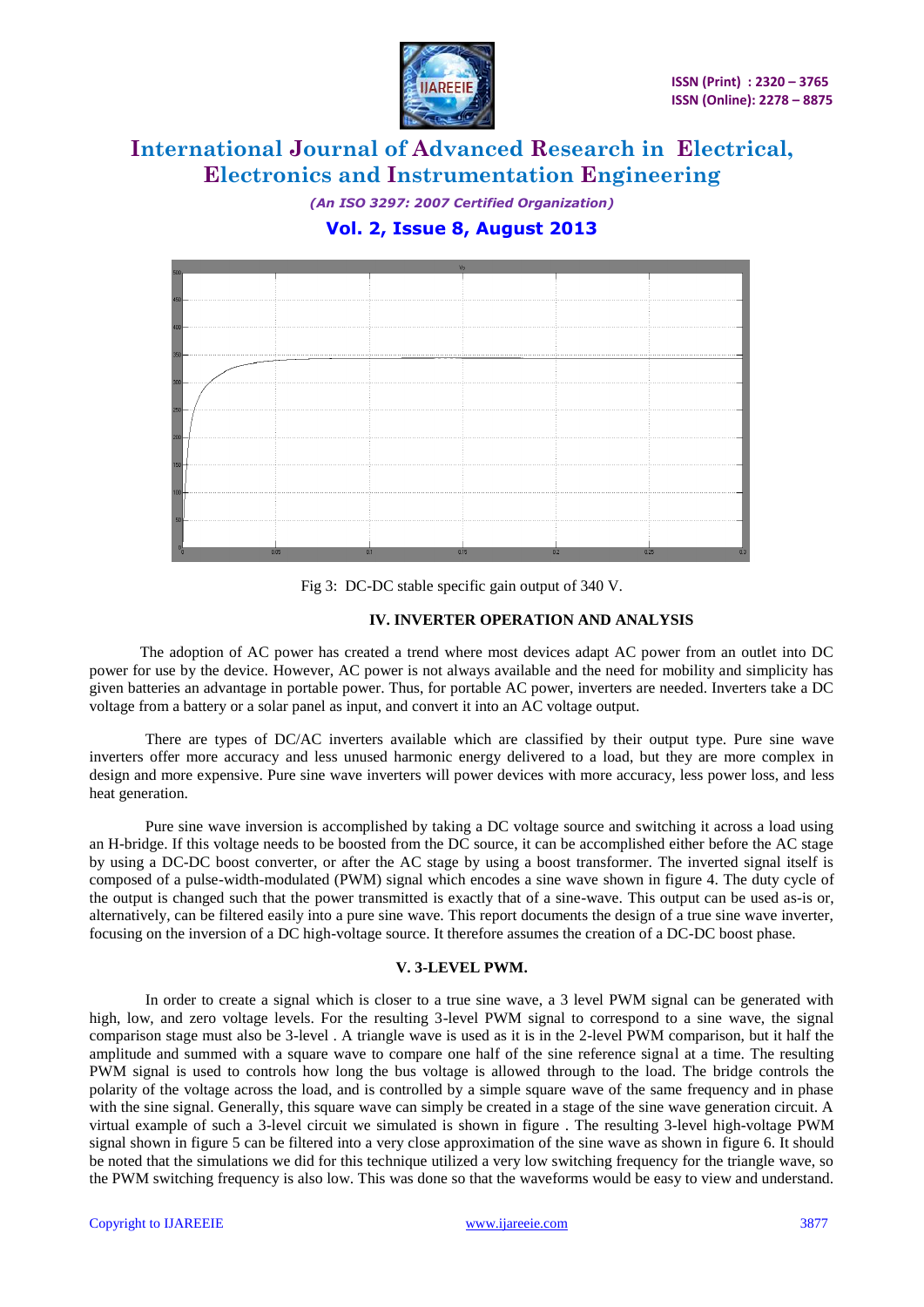

*(An ISO 3297: 2007 Certified Organization)*

## **Vol. 2, Issue 8, August 2013**

In reality, a switching frequency above 20 kHz would be used to keep inductance ringing outside the range of human hearing.



Fig 4 : Inverter circuit for converting 400v DC to 400v L-L RMS AC Voltage.



Fig 5 :The pulses generated using PWM technique for firing the 3-Phase Inverter.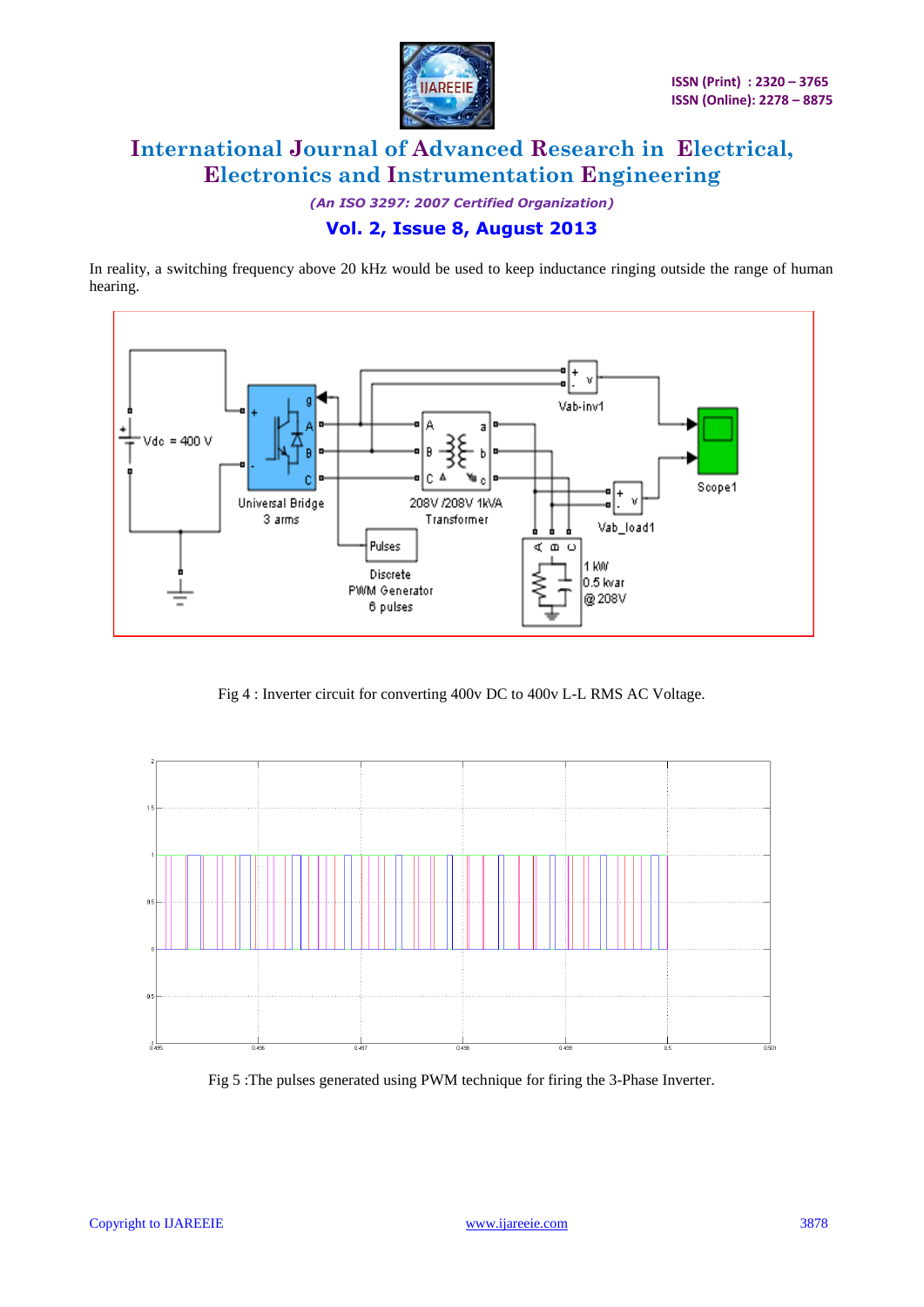





Fig 6 : The output of Inverter

### **V1. OPERATION AND SPEED CONTROL OF 3-PHASE INDUCTION MOTOR**

The voltage and torque equations that describe the dynamic behaviour of an induction motor are time-varying. It is successfully used to solve such differential equations and it may involve some complexity. A change of variables can be used to reduce the complexity of these equations by eliminating all time-varying inductances, due to electric circuits in relative motion, from the voltage equations of the machine . By this approach, a poly phase winding can be reduced to a set of two phase windings (q-d) with their magnetic axes formed in quadrature. In other words, the stator and rotor variables (voltages, currents and flux linkages) of an induction machine are transferred to a reference frame, which may rotate at any angular velocity or remain stationary. Such a frame of reference is commonly known in the generalized machines analysis as arbitrary reference frame The dynamic analysis of the symmetrical induction machines in the arbitrary reference frame has been intensively used as a standard simulation approach from which any particular mode of operation may then be developed. Mat lab/Simulink has an advantage over other machine simulators in modelling the induction machine using dq axis transformation. It can be a powerful technique in implementing the machine equations as they are transferred to a particular reference frame. Thus, every single equation among the model equations can be easily implemented in one block so that all the machine variables can be made available for control and verification purposes. In this paper, Mat lab/Simulink is used to simulate the dynamic performance of an induction motor model whose stator and rotor variables are referred to an arbitrary reference frame. The provided machine model is simulated in a way that makes it easy for the reader to follow and understand the implementation process since it gives full details about Simulink structure of each of the model equations.

In this section, the three phase induction machine model is simulated by using the Mat lab/Simulink. The Model is implemented using the same set of equations provided. The figure 7 below depicts the matlab modelling of the Induction motor.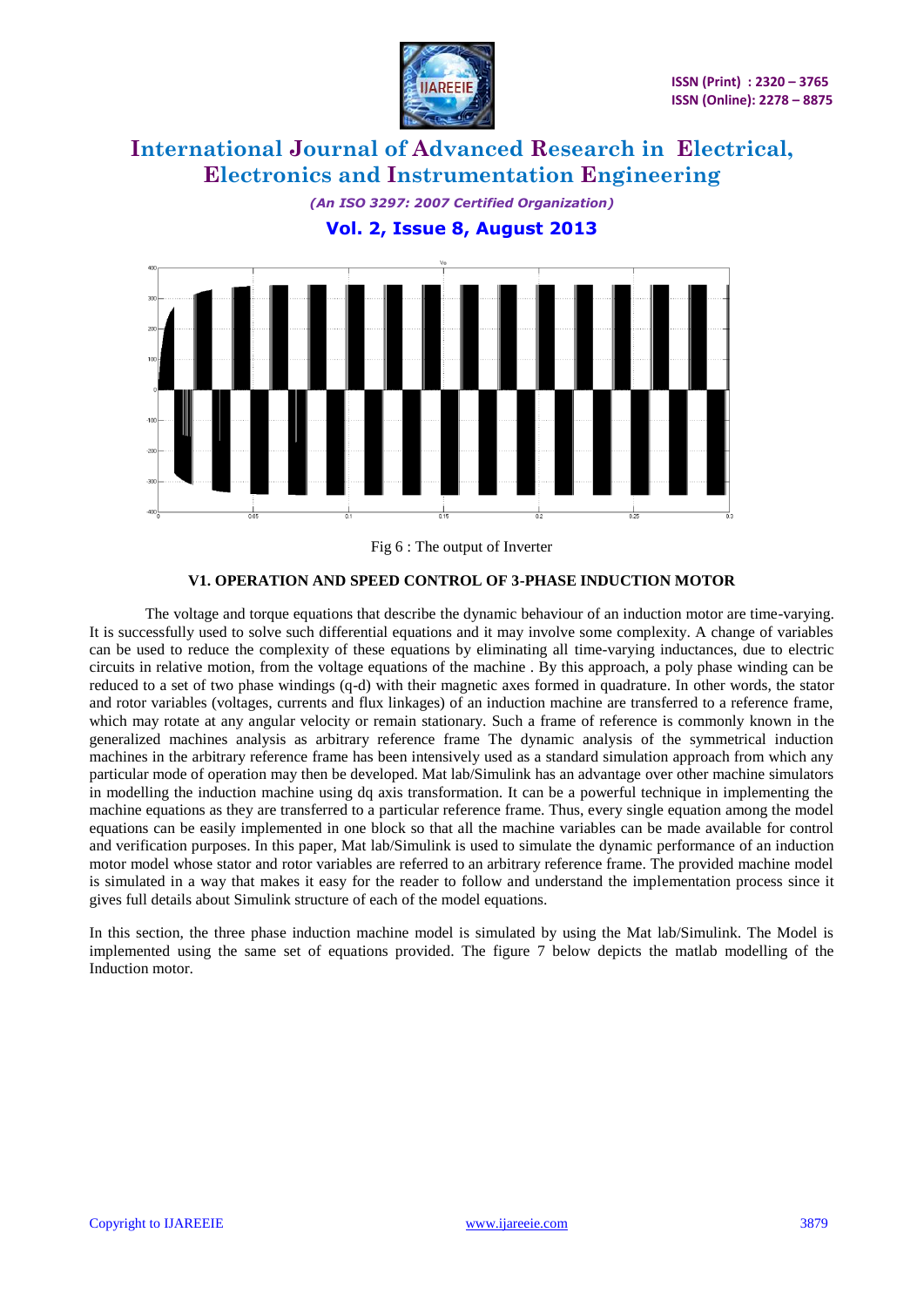

*(An ISO 3297: 2007 Certified Organization)* **Vol. 2, Issue 8, August 2013**



Fig 7 : Modelling of Induction motor.

### **VII. SIMULATION RESULTS**

The following model is the main circuit for proposed model.



Fig 8 : proposed model for operation of 3-Phase Induction motor

The output of the inverter consist of harmonics. Total harmonic distortion of this model is not considered here since the concern is about driving the 3-Phase load.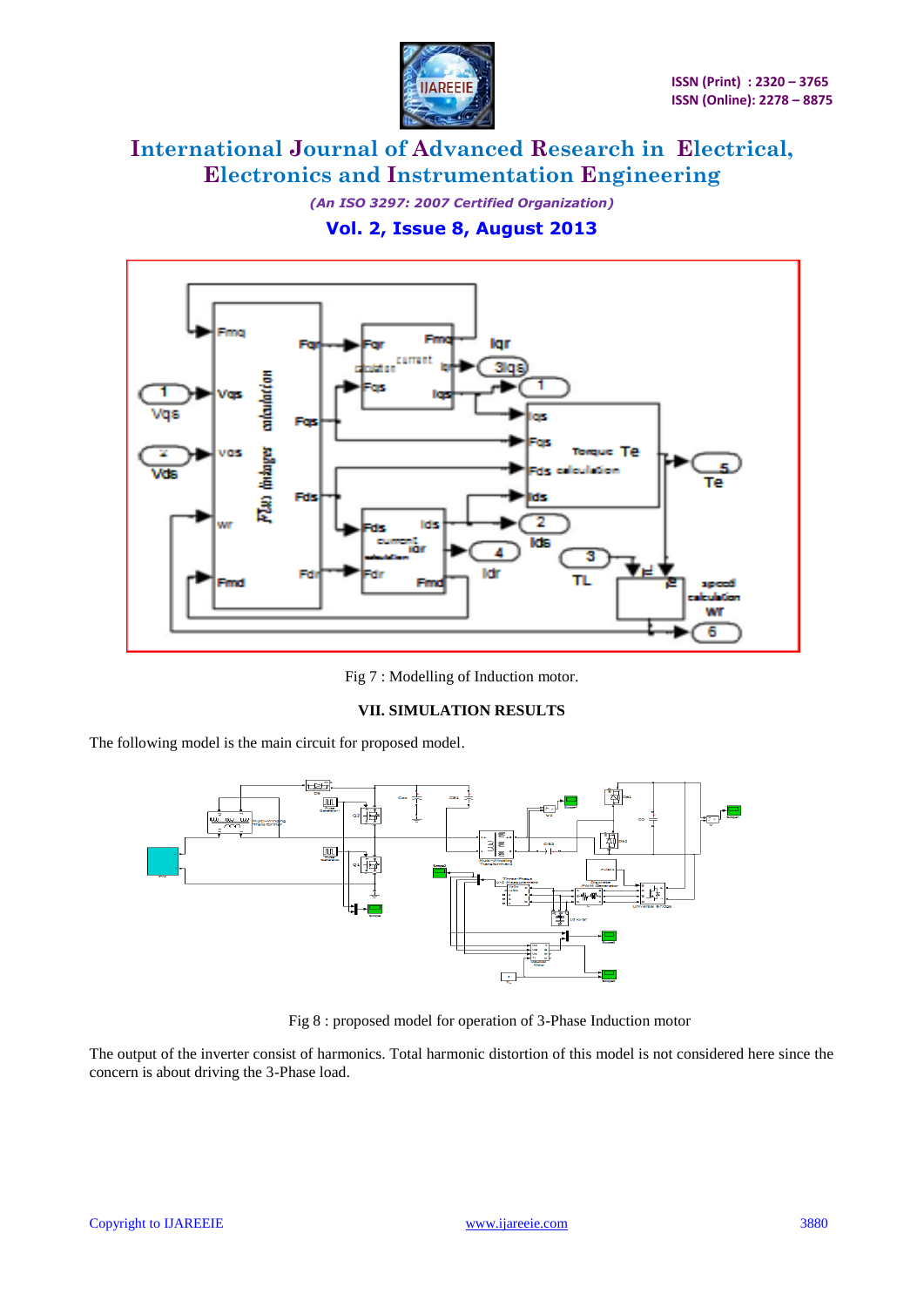

*(An ISO 3297: 2007 Certified Organization)*

## **Vol. 2, Issue 8, August 2013**

## **VIII. INDUCTION LOAD**

 A 3-Phase Induction motor is used as test load in this module. The figure 8 and figure 9 shows the proposed model and torque and speed characteristics of the Induction motor respectively.

### **RATING OF INDUCTION MOTOR** :

- 1. 5 HP
- 2. Synchronous speed=1500
- 3. Rotor speed  $=1466$  rpm
- 4. Torque  $=5$  N-M
- 5. Slip= 2.26 %



Fig 9 : Constant torque and speed characteristics

### **IX. EXPERIMENTAL RESULTS**

The theoretical analysis of the proposed dc–dc converter, the input voltage Vin and the output voltage Vo are 24 V and 393 V, respectively. The switching frequency of the mosfet fs is 108 kHz. The circuit parameters can be selected as per design requirement of the proposed model. The turn ratio n1 of the coupled inductor Lc is calculated. By choosing a proper d1, the turn ratio n1 can be determined. Here, d1 is chosen as 0.88 and n1 is selected as  $n = 0.5$ . are selected .The leakage inductance Lk1 of the coupled inductor Lc can be determined. In order to obtain ZVS regardless of the load condition, Lk1 needs to be designed to satisfy the ZVS condition at full load. Lk1 is selected as 16.75 μH. Then the magnetizing inductance Lm1 is designed as 800 μH with I<sup>\*</sup> = 2.7 A. According to α, the leakage inductance Lk2 of the transformer T is selected as 170 μH. The magnetizing inductance Lm2 of the transformer T is selected as 474 μH. The dc-blocking capacitors CB1 and CB2 are 6.6 μF and 2.2 μF, respectively. Fig. 3 shows the experimental waveforms of the prototype . Since the input current iin does not change its direction, the proposed converter operates in CCM. The dc-link voltage Vdc is around 85 V.

Therefore, the voltage stresses of the power switches are confined to 85 V. It can be seen that the experimental waveforms agree with the theoretical analysis. The proposed ZVS dc–dc converter exhibits an efficiency of 94.5% at the full load condition. The efficiency was improved by 2.4% compared with the conventional non isolated boost converter with a coupled inductor for a high voltage gain [8]. In addition, the efficiency of the modified version of the proposed converter is plotted. In the modified version, the input stage of the proposed converter is changed with the